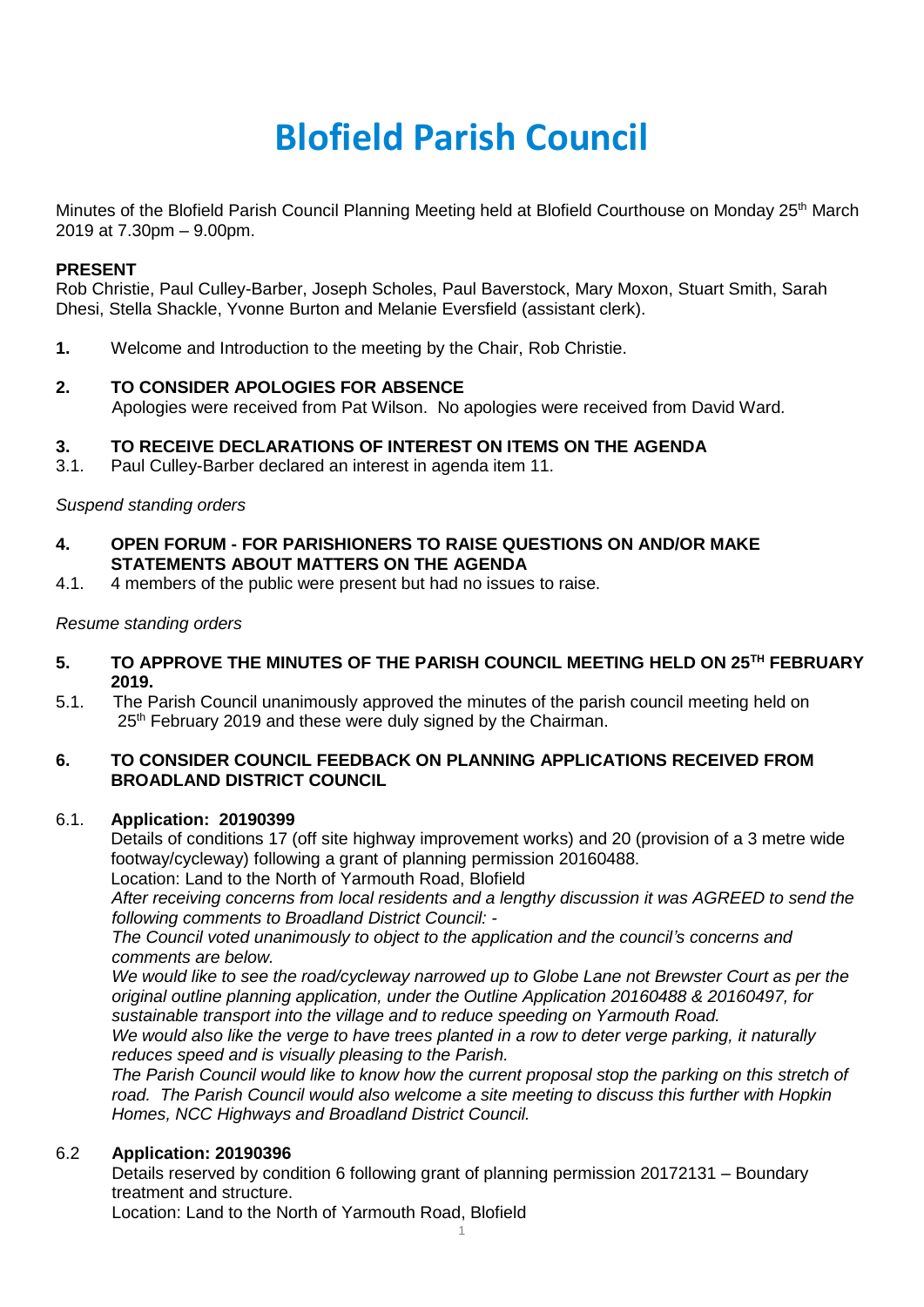*It was AGREED to send the following comments to Broadland District Council: - The council voted unanimously to object to the application and the council's concerns and comments are below.*

*The Parish Council are still deeply concerned over the safety of the public footpath from this site that leads onto a very busy A47. It cannot see anything in these plans that will protect humans and mammals from harming themselves and wandering, unknowingly, on the A47. It strongly urges both the developer, Highways and the planners to look into solutions for this. The Parish Council would also welcome a site meeting to discuss this further with Hopkin Homes, NCC Highways and Broadland District Council.*

# 6.3 **Application: 20190300**

Development of 1no. petrol filling station, 2no. drive through restaurants and 24 space HGV parking, together with various infrastructure and landscaping works (re-submission) Location: Land South of Broadland Gate, Adjacent to Postwick Interchange, Postwick, NR13 5NP *It was AGREED to send the following comments to Broadland District Council: - Blofield Parish Council has now had an opportunity to consider the above planning application and wishes to recommend refusal to the proposals contained therein and would like to lay out its concerns below: -*

*1.1.1. Concerns about the capacity of the existing Postwick Hub interchange due to queuing traffic at peak times and the added congestion the attraction of a Petrol Filling Station and two drive through outlets would bring.* 

*1.1.2. Concerns about the Oaks Lane roundabout being able to handle HGV's approaching the development from the A47 slip road due to the camber of the roundabout and ongoing traffic flows to the Postwick Hub, especially as the Petrol Filling Station is being promoted as a lorry park for up to 24 HGVs.* 

*1.1.3. Concerns about the proposed footpath connections from the Park & Ride site to the development. What pedestrian friendly measures would be put in place either at the development or at the interchange to enable safe pedestrian access.* 

*Blofield Parish Council would also like to fully support the concerns of Postwick with Witton Parish Council.*

# 6.4 **Application: 20190232**

Approval for access, appearance, landscaping, layout & scale for single detached dwelling as per outline planning permission 20180783 (reserved matters).

Location: The Conifers, Orchard Close, Blofield, NR13 4SE

*It was AGREED to send the following comments to Broadland District Council: -*

*Blofield Parish Council has now had an opportunity to consider the above planning application and wishes to raise some comments to the proposals contained therein: -*

*The Parish Council would like clarification that the proposals take into account the Neighbourhood Plan HOU5 Policy and that is has sufficient parking spaces for 4 vehicles.*

*It would also like to state that it is sorry see hard fencing proposed instead of soft boundaries as detailed in Neighbourhood Plan ENV2 Policy.*

# 6.5 **Application: 20190378**

New detached two storey dwelling (outline) Location: Aldersbrook, Woodbastwick Road, Blofield, NR13 4QH *It was AGREED to send the following comments to Broadland District Council: - Blofield Parish Council has now had an opportunity to consider the above planning application and wishes to recommend refusal to the proposals contained therein and is giving the following reasons:*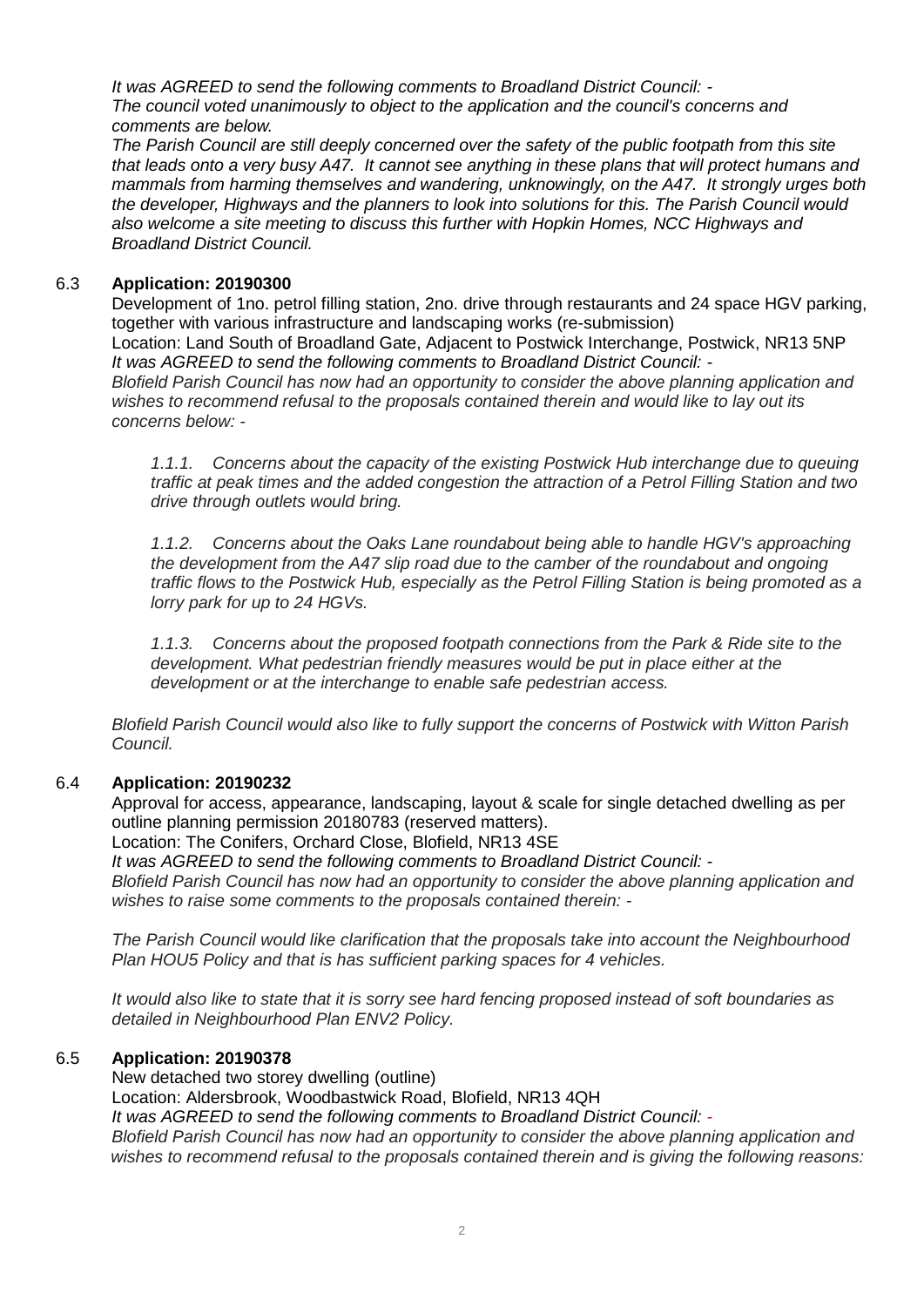- *This application makes no mention of our neighbourhood plan nor does it conform to many of thepolicies contained in the plan.*
- *It is an overdevelopment of the site - this is a further subdivision of the plot with more movements onto a busy main road. Shared drive but enlarged*
- *It is in an area of Flooding in Francis Lane.*
- *Is it addressing local housing needs? No Hou1/2*
- *Fails under Hou 4 - massing - as it is a house, next door property is a bungalow and the one behind is a chalet, not in keeping with the area. 'Regard should be given to the density , footprint and separation ...'*
- *Can plot accommodate 3 parking spaces for the new development - Hou5.*
- *Env 2 limited mention of soft boundaries in application. Corner of plot is mains electricity cabling serving number of properties in the area.*
- *Env 3 reservations about drainage.*
- *Over development of immediate area and identified as localised flooding area.*
- *Concerns about traffic and waiting buses on Woodbastwick Road, adding more waiting traffic to stretch of road with problems of speeding traffic.*

*The Parish Council would like all points above to be considered however it feels that the most important point to us is bullet point 5 regarding HOU4.*

#### 6.6 **Application: 20190337**

Single storey rear extension

Location: Little Timbers, Danesbower Lane, Blofield, NR13 4LP *It was AGREED to make no comment on this application however, if additional information or plans come to light the Parish Council would appreciate the chance to look at the additional information.* 

### 6.7 **Application: 20190302**

Single storey rear extension Location: Clematis Cottage, Orchard Close, Blofield, NR13 4SE *It was AGREED to make no comment on this application however, if additional information or plans come to light the Parish Council would appreciate the chance to look at the additional information.* 

### **7. TO CONSIDER FEEDBACK ON ANY PLANNING APPLICATIONS RECEIVED SUBSEQUENT TO THE PUBLICATION OF THE AGENDA**

# 7.1 **Application: 20190451**

Erection of timber garage Location: Hoe Down, 1 Mill Road, Blofield, NR13 4QJ *It was AGREED to make no comment on this application, however if additional information or plans come to light the Parish Council would appreciate the chance to look at the additional information.* 

# 7.2 **Application: 20190202**

Change of use from agricultural land to residential curtilage & erection of detached garage (amended plans)

Location: Hill Rest, Clarks Loke, Blofield, NR13 4QU

*It was AGREED to make no comment on this additional plan, however if further additional information or plans come to light the Parish Council would appreciate the chance to look at the additional information.* 

7.3 It was noted that there are a number of planning applications on the planning portal relating to the Hopkin Homes site that the Parish Council has not been notified about. The Clerk to ask Broadland District Council why we have not been notified. Whilst contact Broadland the Clerk to also seek clarification with regard to the planning consent condition that all contractors must park on site and when must this condition be adhered to.

# **8. TO RECEIVE INFORMATION AND CONSIDER ANY ACTIONS RELATING TO PLANNING DECISIONS AND ENFORCEMENT ISSUES**